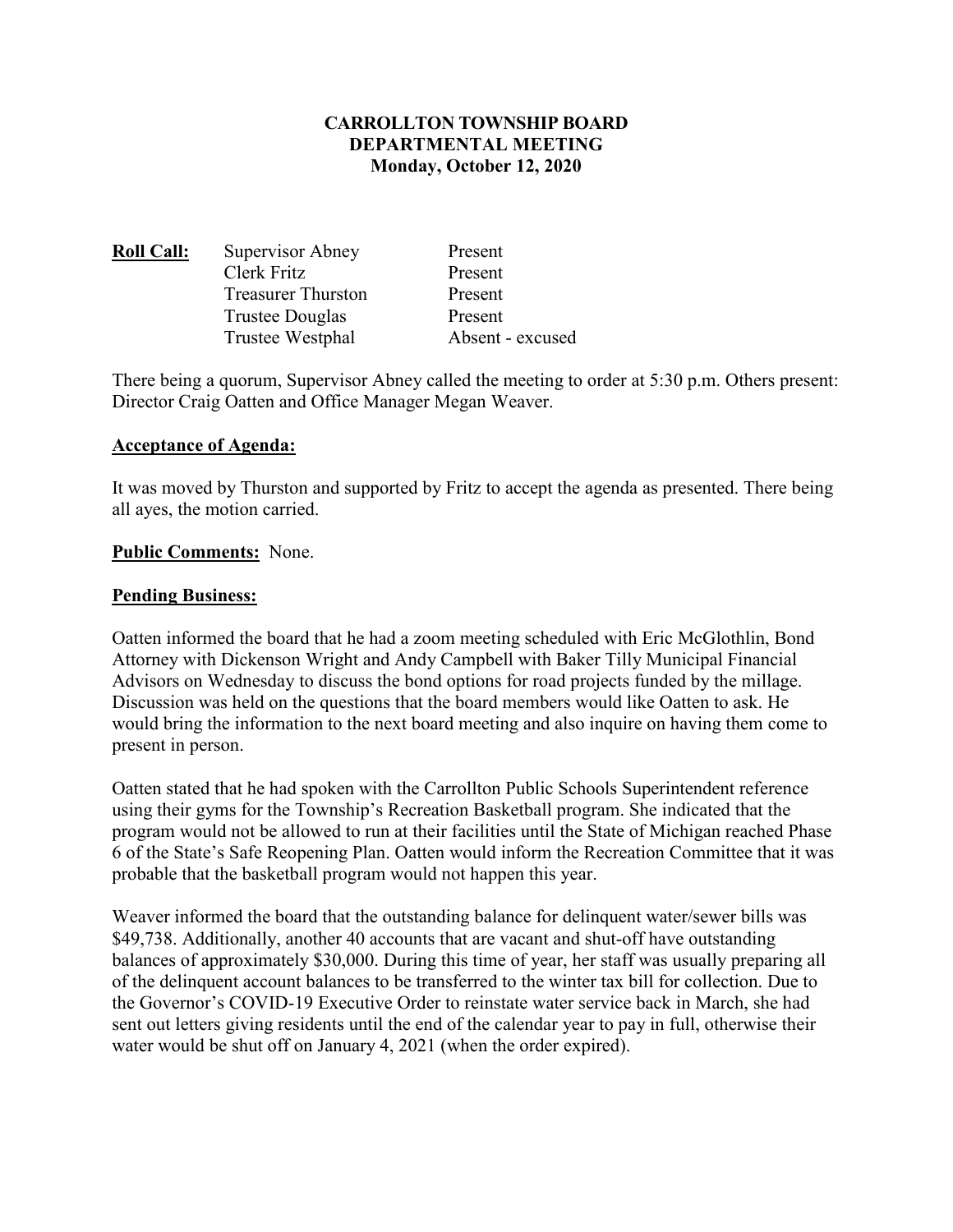Since then, the Michigan Supreme Court determined that Governor Whitmer did not have authority after April 30, 2020 to issue or renew executive orders related to the COVID-19 pandemic. Discussion followed. It was board consensus that, due to much uncertainty regarding the State Legislature and whether executive orders would be reinstated, to only transfer the delinquent balances of vacant properties to the winter tax roll for 2020. The active accounts with outstanding balances will still have until the end of the calendar year to pay their balance to avoid discontinuance of water service.

## **New Business:**

Weaver presented the tabulation of bids for the trucks and trailer being sold (copies attached). It was moved by Abney and supported by Douglas to award the bid for the 2002 Ford F350 (with plow) to Jared Sage in the amount of \$6,100 and the 2003 Ford F350 to John Sage in the amount of \$5,100. There being all ayes, the motion carried.

It was moved by Douglas and supported by Abney to reject the one bid received for the trailer (below minimum bid) and to put out for bid again. There being all ayes, the motion carried.

## **Public Comments:** None.

## **Director Comments:**

Oatten stated that repair work was underway at the railroad crossing located at Carrollton and Sherman roads. It was expected to be completed on October 14.

Oatten reached out to the attendees of the Neighborhood Watch meetings to see if they wanted to meet in the near future. Out of the twenty letters sent, he had received three responses and those residents were still reluctant to meet in-person during the COVID-19 pandemic.

Oatten informed the board members that he was starting to receive responses from the "no parking" survey that was sent out to Baylor Ct. and Skyhaven Subdivision residents.

## **Board Comments:**

Douglas asked the board members to consider creating a beautification committee. He also suggested having our police officers visit the local stores and ask if they would put up signs in reference to the consequences of littering. Douglas also suggested having area groups maybe sponsor a road in the Township and keep it clean. Discussion followed.

Fritz asked where the proceeds of land sales were receipted. Weaver responded that they were considered a sale of a capital asset and the funds were receipted to the General Fund. Fritz informed the board that the public accuracy test for the November 3 General Election was scheduled for 1:00pm on October 21, 2020.

Abney asked Weaver if she could fix the link on the Township's website for the schedule of meetings. Weaver apologized and stated she would fix it.